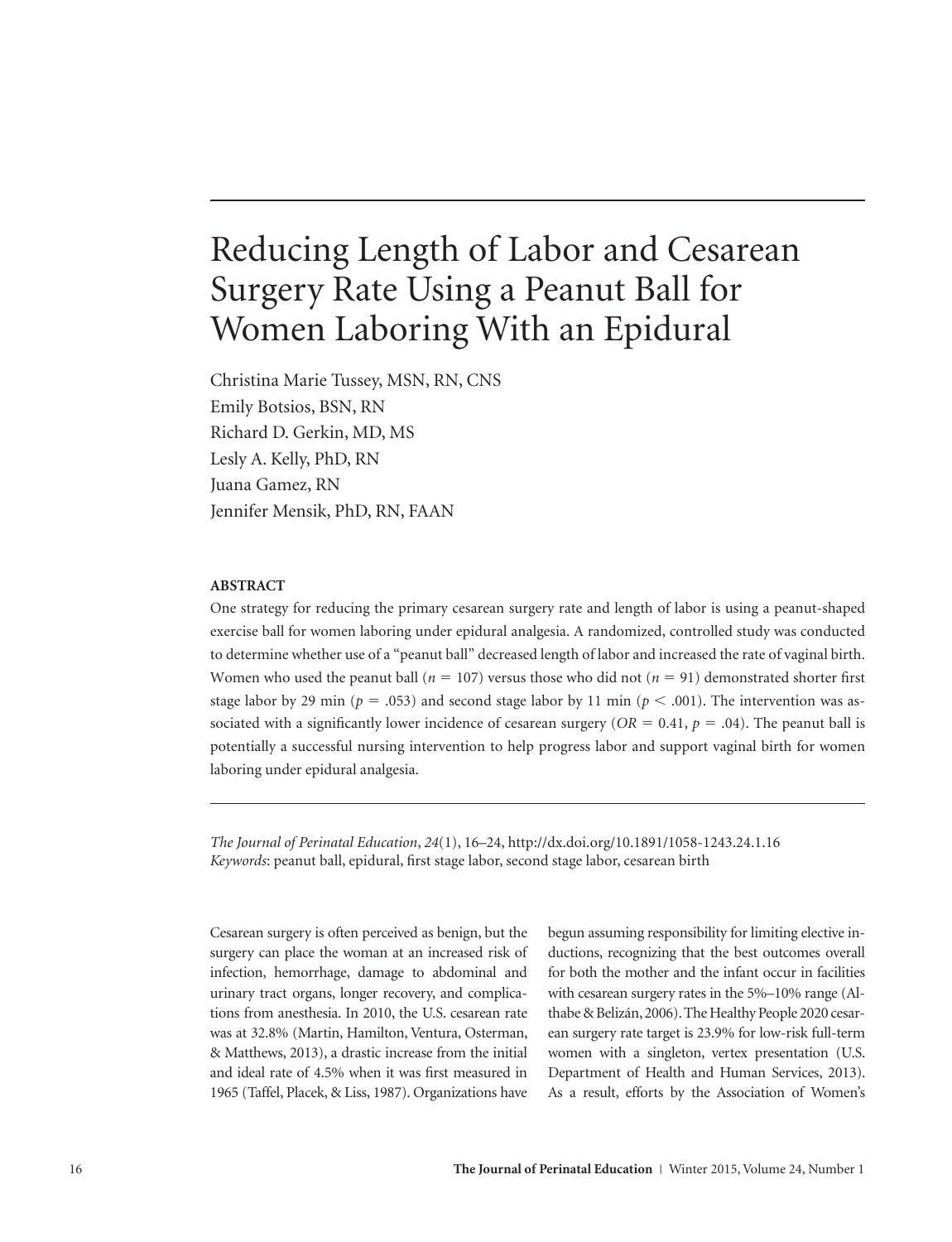Health, Obstetrics, and Neonatal Nursing Association (AWHONN), the American College of Obstetrics and Gynecology (ACOG), and March of Dimes discourage pregnant women from requesting an elective induction when not medically indicated.

Labor that fails to progress is the most common indication for primary cesarean surgery (Gifford et al., 2000). In low-risk nulliparous women, the use of epidural analgesia for labor pain was associated with higher risks of emergency cesarean surgery and vacuum-assisted birth (Eriksen, Nohr, & Kjærgaard, 2011). Epidural analgesia influences the course of labor and birth, and there is an increase in instrumental birth (forceps or vacuum), fetal malposition, a longer second stage labor, and fetal distress when compared with women who receive intravenous opiates (American College of Obstetricians and Gynecologists, 2002; Anim-Somuah, Smyth, & Jones, 2011; Lieberman & O'Donoghue, 2002).

Practitioners have reported in the literature that use of an exercise ball at the bedside of laboring women without an epidural can facilitate a more normal labor progression (Gau, Chang, Tian, & Lin, 2011; Johnston, 1997; Zwelling, 2010). The ball promotes spinal flexion, increasing the uterospinal angle, and increasing the pelvic diameters to facilitate occiput posterior rotation (Zwelling, 2010), which results in a widened pelvic outlet. In general, exercise/birthing balls widen the pelvic inlet and outlet dimensions passively stretching the adductor magnus muscles, resulting in the widening of the intertuberous diameter (Shermer & Raines, 1997). Using a peanut ball with women who have received an epidural is gaining popularity with labor and birth professionals, but there is limited evidence to support its use. Therefore, a research study was designed, based on pilot data, to explore the differences in labor time and spontaneous vaginal birth between women laboring with an epidural who use a peanut-shaped exercise ball compared to those who do not use a ball.

## **REVIEW OF LITERATURE**

In 2008, a study in 27 states showed that 61% of singleton births were to women who received an epidural or spinal anesthesia during labor (Osterman & Martin, 2011). Although generally accepted as safe and a normal part of any birth, labor epidurals have a wide range of potential complications. In three systematic reviews and a prospective study, epidural analgesia was associated with an increased requirement of oxytocin augmentation, prolonged second stage, and instrumental births (Anim-Somuah et al., 2011; Caruselli Association of Women's Health, Obstetrics and Neonatal Nurses, the American College of Obstetricians and Gynecologists, and the March of Dimes discourage pregnant women from requesting an elective induction when not medically indicated.

et al., 2011; Leighton & Halpern, 2002; Lieberman & O'Donoghue, 2002). Other researchers found an increased cesarean surgery rate, prolonged time in labor, more instrumental births, and use of pharmacologic agents to augment labor (American College of Obstetricians and Gynecologists, 2002; Anim-Somuah et al., 2011; Eriksen et al., 2011). A meta-analysis concluded that epidural use is associated with prolonging labor 40–90 min and with an increased risk of second stage of labor that extended beyond 2 hr (American College of Obstetricians and Gynecologists, 2002; Sharma, McIntire, Wiley, & Leveno, 2004).

## *Prolonging Labor*

Preventing the first cesarean surgery requires allowing adequate time for first and second stages of labor, as long as no maternal and fetal distress occurs. The likelihood of vaginal birth is lower after elective labor induction than after spontaneous labor, especially when the induction is attempted on a nulliparous woman with an unripened/unfavorable cervix or low bishop score (Maslow & Sweeny, 2000; van Gemund, Hardeman, Scherjon, & Kanhai, 2003). Induction of labor reportedly increased from 9.5% of births in 1990 to 23.2% of births in 2011 (Martin et al., 2013). The diagnosis of "failed induction" or "failure to progress" should be made only after an adequate attempt (Spong, Berghella, Wenstrom, Mercer, & Saade, 2012). Adequate time for first and second stage labor is longer than traditionally estimated (Zhang et al., 2010). Spong et al. (2012) defines second stage arrest as no progress (descent or rotation) for more than 4 hr in a nullipara with an epidural and more than 3 hr in multiparous women with an epidural. A major concern with unanticipated prolonged labor is the potential need for further medical intervention.

#### *Additional Birth Interventions*

In addition to prolonged labor, epidural use is associated with additional birth interventions, such as a higher rate of operative instrumental births (Anim-Somuah et al., 2011; Leighton & Halpern, 2002; Lieberman & O'Donoghue, 2002). An increased risk of instrumental births has been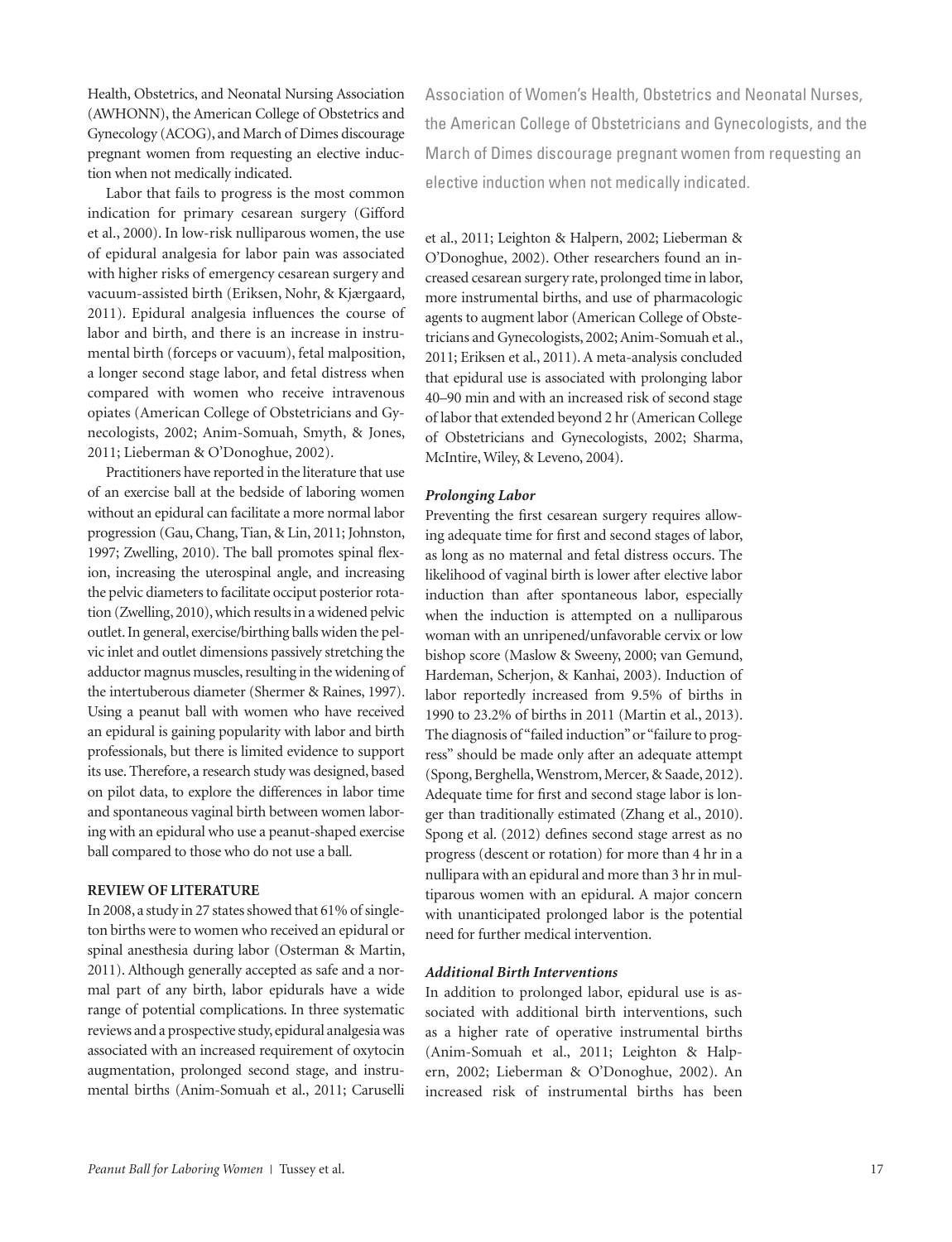reported in nulliparous women using epidural analgesia in comparison to other forms of pain relief (Comparative Obstetric Mobile Epidural Trial Study Group, 2001). The risk of vacuum birth was more than doubled among the women who had epidural analgesia (Anim-Somuah et al., 2011). Instrumental vaginal births are associated with increased maternal risks, such as vaginal and perineal trauma and anal sphincter damage, resulting in urinary incontinence, bowel and sexual problems, and dyspareunia (Eason, Labrecque, Wells, & Feldman, 2000; Ekeus, Nilsson, & Gottvall, 2008; Groutz et al., 2011). In addition, instrument-assisted vaginal births can be associated with adverse events in infants, such as caput succedaneum or cephalhematoma, or skull fractures with vacuum-assisted births (Simonson et al., 2007).

## *Widening the Pelvic Outlet*

Gifford et al. (2000) reported that lack of progress in labor was the reason for 68% of unplanned cesarean surgeries for cephalic-presenting fetuses. Widening the pelvic outlet is one method of supporting the natural progression of birth. When a woman is leaning forward while on her side, the contractions direct the fetus toward the larger posterior half of the pelvic inlet, where the fetus has more room to flex, rotate, and descend (Biancuzzo, 1993; Fenwick & Simkin, 1987). Although many factors can contribute to the protraction and arrest of labor, including weakened contractions, fetal alignment, or maternal pelvic size (Ehsanipoor & Satin, 2012), using position changes to widen the pelvic outlet can be beneficial.

# **NURSE-DRIVEN PEANUT BALL INTERVENTION**

There are multiple benefits associated with maternal position changes, including decreased pain, increased maternal–fetal circulation, improved quality of uterine contractions, decreased length of labor, and facilitation of fetal descent (Zwelling, 2010). A laboring woman with an epidural is limited in the number of different positions she can try.

Midwives were the first to use a round exercise ball as a nonpharmacological means to facilitate progression of labor. The ball is believed to enhance labor by optimally positioning the fetus in relation to the pelvis (Johnston, 1997). A "peanut ball" is shaped like a peanut shell, where the middle circumference

A "peanut ball" is shaped like a peanut shell, where the middle circumference is smaller than the ends.



**Figure 1.** A nurse demonstrates a side-lying position with the peanut ball placed between her legs.

is smaller than the ends. To facilitate the desired upright position for successful labor progression, a peanut ball could be placed between a woman's legs while she is limited to staying in bed (Figure 1). The ball is supported in place with a pillow behind the woman's hips to support the woman's legs.

Based on previous knowledge of maternal position changes, it was hypothesized that the simple placement of the peanut ball between a laboring woman's legs could increase pelvic diameter and allow more room for fetal descent. Although the peanut ball is currently used in labor and birth units, little research exists to support its effectiveness in improving labor outcomes. In an effort to explore the effectiveness of using a peanut ball for laboring women with an epidural, a nurse-led study was designed to compare the length of labor and mode of birth in a controlled, randomized study with two groups: women who used a peanut ball compared to those who did not use a peanut ball.

# **METHODS**

## *Design and Setting*

A two-group controlled, randomized study was conducted to test the effectiveness of the peanut ball intervention related to shorter labor time and improved rates of spontaneous vaginal birth. The study was given full review and approved by the hospital's institutional review board.

The study was conducted at a large, nonprofit, inner-city teaching hospital in the Southwestern United States from January 2009 to January 2010. The labor and birth unit consisted of 20 labor and birth rooms staffed by registered nurses that maintained a 2:1 or less patient ratio. The unit's standard of care for continuous electronic fetal monitoring laboring patients with an epidural followed American College of Obstetricians and Gynecologists and AWHONN guide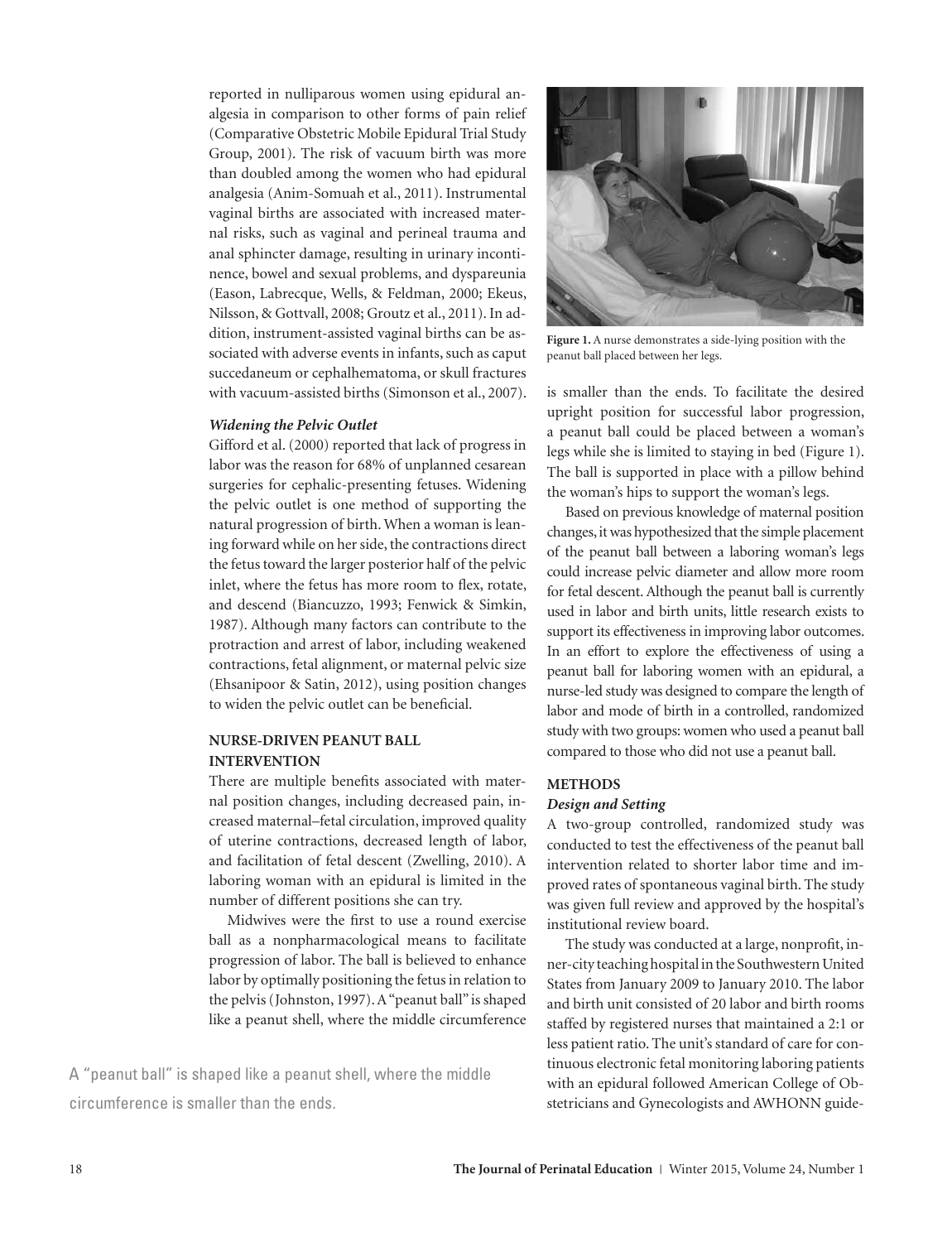lines, including an assessment of maternal uterine and fetal status every 15-30 min and every time the oxytocin was adjusted. The patient was assisted with turning or changing their position and adjusting the peanut ball every 1–2 hours after receiving the epidural. All anesthesiologists in the study hospital belong to the same physician practice group and use a standard protocol for epidural dosing. Prior to the study, the facility was experiencing a 67.9% epidural rate and 32.5% cesarean surgery rate.

# *Participants*

Laboring women were recruited if they met the inclusion criteria, which included being in active labor, using an epidural for pain control, and with the fetus in the cephalic presentation. Women who had an indication for either elective induction or augmentation of labor, such as mild preeclampsia, possible macrosomia, or patient request, were eligible for inclusion. Women younger than the age of 18 years were included with parental consent. Women were excluded if they required magnesium sulfate for preeclampsia, had signs of an intrauterine infection, or had a Category 3 fetal heart rate tracing, indicating the fetus may be hypoxia or acidotic.

#### *Power Analysis*

To determine the number of participants needed in each group, data from an internal pilot study were used to calculate power. A small group of nonrandomized laboring women with an epidural who used a peanut ball  $(n = 30)$  were compared to those who did not  $(n = 22)$ . Lengths of first and second stage labor were recorded. Results demonstrated a 46-min reduction in first stage labor and an 11-min reduction in second stage labor with women who used the peanut ball. It was determined that 90 subjects in each group would provide a power of .80 at an alpha of .05. To account for dropouts, a sample size of 100 subjects per group was planned.

# *Subject Recruitment*

Potential study participants were identified and approached after they received an epidural. The principal researcher or research assistant recruited and obtained written informed consent using the participant's primary language (English or Spanish). Participants were randomly assigned to either the intervention or control group in a 1:1 ratio using randomized blocks of varying sizes from an online randomization plan generator. Participant assignments were placed in sealed, sequentially numbered opaque envelopes by a person not involved with the study. Each allocation was revealed once an eligible participant completed the informed consent process.

#### *Intervention*

There were peanut balls on the unit and available to be used for the study in each labor and birth room. Each peanut ball was made of durable, nonlatex material and was covered with a large plastic bag. A patient gown was tied around the ball to prevent discomfort from the plastic resting against the woman's legs. The balls were thoroughly cleaned using antiseptic techniques between each patient use.

Registered nurses were educated by the investigators on the study protocol, and standard care was given to both the intervention and control groups. Standard care involved turning patients from side to side or placing the woman in semi- or high-Fowler position every 1–2 hr. No other restrictions were placed on the patient as part of the study protocol.

The peanut ball was placed between the legs of a woman in the intervention group immediately after she received her epidural and consented to participate in the study. The ball was removed when the cervix of the woman became completely effaced and dilated, passive descent had occurred, and she was ready to actively push. Demographic data were collected orally from all participants by the investigators in their preferred language of English or Spanish. Women were asked their age, gravidity, parity, ethnicity, estimated date of birth, and whether or not they had been diagnosed with diabetes. The cervical dilation, effacement, and station were recorded from their vaginal exam (usually 30–60 min prior) before epidural placement. After birth, nuchal cord occurrence, Apgar scores, and fetal weight were recorded. In addition, data on whether the participant was induced, received oxytocin augmentation, had forceps or vacuum intervention, gave birth vaginally or via cesarean, and the length of first and second stages of labor was collected.

The main outcome measures of the study were length of labor and mode of birth (spontaneous vaginal or cesarean surgery). The length of first stage labor time was recorded from placement of the peanut ball to full effacement, station, dilation, and birth (length of first stage of labor is from placement of the peanut ball to 100% effacement and 10 cm dilation). The length of second stage labor time was recorded from complete cervical dilation to expulsion of the fetus (Cunningham et al., 2010). The mode of birth was recorded as spontaneous vaginal or cesarean surgery. The use of any interventional devices,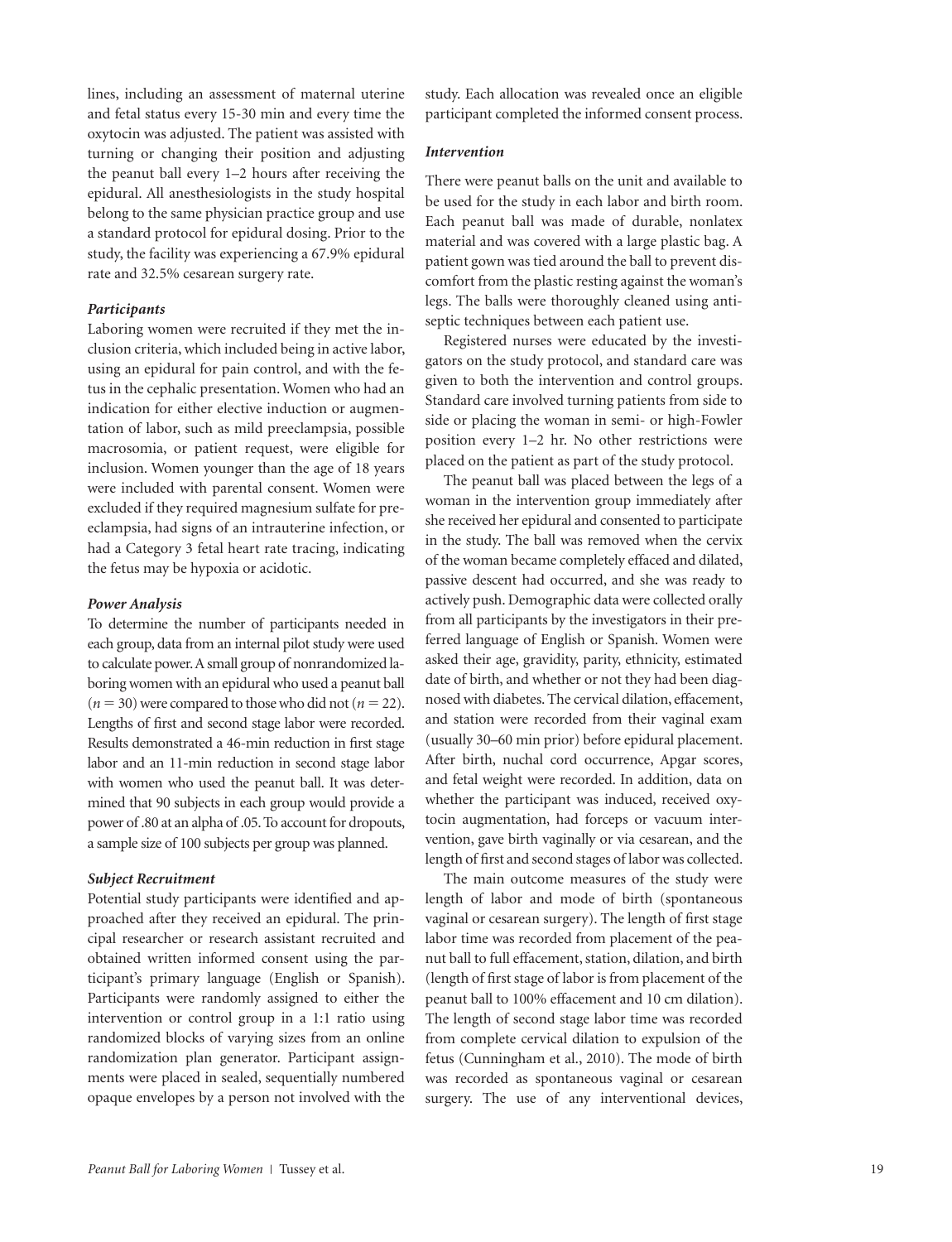| <b>TABLE 1</b>                                                                 |
|--------------------------------------------------------------------------------|
| <b>Maternal Demographic Characteristics in Control and Intervention Groups</b> |

| Characteristic                                                        | Peanut Ball Group ( $n = 107$ ) | Control Group ( $n = 94$ ) |
|-----------------------------------------------------------------------|---------------------------------|----------------------------|
| Age, $M(SD)$                                                          | 27.5(6.7)                       | 27.3(6.2)                  |
| Average gravidity, median                                             | 2.0                             | 2.0                        |
| Parity, <sup>a</sup> median                                           | 1.0                             | 0.0                        |
| Nulliparity, <sup>a</sup> %                                           | 47.7                            | 59.6                       |
| White ethnicity, %                                                    | 43.9                            | 35.5                       |
| Hispanic ethnicity,%                                                  | 43.0                            | 46.2                       |
| Estimated date of birth in weeks, $M(SD)$                             | 38.9(2.4)                       | 39.1(2.5)                  |
| Diabetic. %                                                           | 4.8                             | 4.4                        |
| Cervical dilation <sup>a</sup> (in centimeters) at enrollment, median | 4.5                             | 4.0                        |
| Effacement at enrollment. %                                           | 84.2                            | 77.7                       |
| Station at enrollment, median                                         | $-1.0$                          | $-1.0$                     |

*Note*. Gravidity defined as number of pregnancies; parity defined as number of births; nulliparity defined as never given birth. aSignificant *p* < .05.

such as vacuum or forceps, or pharmacological interventions, such as oxytocin, was documented.

## *Data Analysis*

Data were analyzed using SPSS Version 17.0. Descriptive statistics of the two groups were analyzed and compared. Outcome measures were compared between the groups using independent *t* tests and Fisher exact tests, as appropriate. Linear and logistic regression modeling was conducted to determine the effect of the peanut ball on first and second stage labor time and spontaneous birth, controlling for independent significant predictors.

# **RESULTS**

Between January 2009 and January 2010, 200 women were randomly assigned to either the peanut ball  $(n = 107)$  or control group  $(n = 94)$ . Most participant demographics were statistically similar between the groups (Table 1); however, it was noted that the women's parity and cervical dilation were significantly different between the two groups, and further post hoc analysis was completed to statistically control for the difference. No complications were reported from the use of the peanut ball intervention and no differences in Apgar scores occurred in either group during the study. In addition, no neonatal or maternal deaths occurred in either group.

Significant unadjusted differences were found in comparing length of labor and mode of birth between the two groups (Table 2). Women in the peanut ball group had a significantly shorter first stage labor time than those in the control group  $(p < .01)$ . Second stage labor was also significantly

# TABLE 2

## **Labor and Birth Outcomes**

| Outcome                                         | Peanut Ball Group ( $n = 107$ ) | Control Group ( $n = 94$ ) | <b>Statistic</b> | p Value |
|-------------------------------------------------|---------------------------------|----------------------------|------------------|---------|
| Length of first stage labor <sup>a</sup> (min)  | 268.8 (228.1-309.6)             | 356.2 (308.8-403.6)        | ttest            | .006    |
| Length of second stage labor <sup>a</sup> (min) | $21.3(16.3 - 26.3)$             | $43.5(32.3 - 54.8)$        | ttest            | < 0.001 |
| Cesarean surgery <sup>b</sup>                   | 11(10.3)                        | 19(21.1)                   | $\chi^2$         | .011    |
| Induction <sup>b</sup>                          | 30(28.0)                        | 29(31.5)                   | $\chi^2$         | .592    |
| Oxytocin used <sup>b</sup>                      | 85 (79.3)                       | 74 (79.8)                  | $\chi^2$         | .925    |
| Forceps used <sup>b</sup>                       | 2(1.9)                          | 2(2.2)                     | $\chi^2$         | .895    |
| Vacuum used <sup>b</sup>                        | 7(6.7)                          | 9(9.7)                     | $\chi^2$         | .438    |
| Nuchal cord present <sup>b</sup>                | 18(17.5)                        | 19(21.1)                   | $x^2$            | .522    |
| Apgar score at 1 min <sup>c</sup>               | $9(8-9)$                        | $9(8-9)$                   | Wilcoxon test    | .926    |
| Apgar score at 10 min <sup>c</sup>              | $9(9-9)$                        | $9(9-9)$                   | Wilcoxon test    | .529    |
| Fetal weight in grams <sup>a</sup>              | 3,456 (3,369-3,544)             | 3,393 (3,264-3,521)        | Wilcoxon test    | .337    |

a Reported as *M*, (95% CI).

b Reported as *n*, (%).

c Reported as median, (25th–75th interquartile range).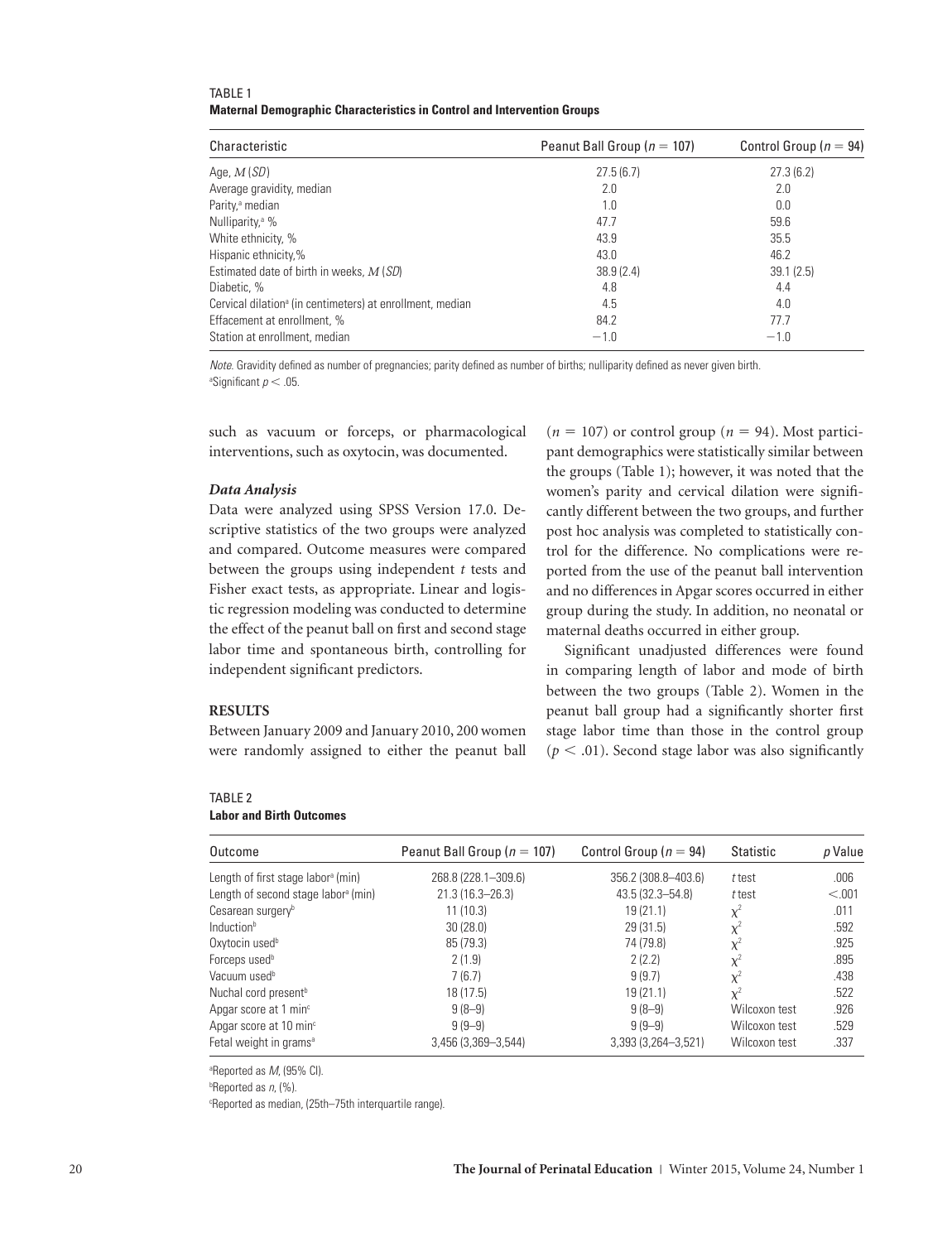shorter in the peanut ball group than in the control group ( $p < .001$ ). The percentage of labors that resulted in cesarean surgery was statistically higher in the control group. Twenty-one percent  $(n = 19)$  of women assigned to the control group had cesarean surgery compared to 10% ( $n = 11$ ) of the intervention group ( $p < .05$ ). No significant differences were found between the groups in the use of pharmacological intervention (induction or augmentation by oxytocin use) and instrumental intervention (forceps or vacuum use).

Multiple regression analysis was used to determine independent predictors of first stage length of labor, second stage length of labor, and spontaneous vaginal birth. Univariate analysis was conducted on each outcome with all predictors. Predictors with a  $p < .10$  were selected to be entered into regression models (Table 3). Because significant differences were found in nulliparity and cervical dilation between the groups, both predictors were entered into each regression model and a stepwise method was used to determine the final models. The final models contained only those predictors that remained in the model with a  $p < .05$ .

Linear regression models were used to determine significant predictors, including use of the peanut ball, on the length of first and second stage labor, and

TABLE 3 **Univariate Analysis of Predictors of Outcomes**

| Variable           | р       |
|--------------------|---------|
| First stage labor  |         |
| Age                | .027    |
| Gravidity          | 047     |
| Parity             | .001    |
| Oxytocin           | .062    |
| Nulliparity        | < 0.001 |
| Cervical dilation  | < 0.01  |
| Effacement         | < 0.01  |
| Peanut ball        | .001    |
| Second stage labor |         |
| Gravidity          | < 0.01  |
| Parity             | < 0.01  |
| Nulliparity        | < 0.01  |
| Peanut ball        | < 0.01  |
| Cesarean surgery   |         |
| Gravidity          | .009    |
| Parity             | < 0.01  |
| Nulliparity        | < 0.01  |
| Dilation           | < 0.001 |
| Peanut ball        | .011    |

*Note.* Gravidity  $=$  defined as number of pregnancies; parity  $=$  defined as number of births; nulliparity  $=$  defined as never given birth.

#### TARIF<sub>4</sub>

**Regression Models for Length of First and Second Stage Labor and Cesarean Surgery**

| <b>First Stage Labor</b>                                                                                                                         | Coefficient                           | р                                |
|--------------------------------------------------------------------------------------------------------------------------------------------------|---------------------------------------|----------------------------------|
| Maternal age (for each year increase)<br>Cervical dilation (for each cm increase)<br>Nulliparous (yes vs. no)<br>Use of peanut ball (yes vs. no) | 5.83<br>$-30.80$<br>58.20<br>$-28.60$ | .011<br>< 0.01<br>< 0.01<br>.053 |
| Second Stage Labor (min)                                                                                                                         | Coefficient                           | р                                |
| Use of peanut ball (yes vs. no)                                                                                                                  | $-11.10$                              | < 0.001                          |
| Cesarean Surgery                                                                                                                                 | Odds Ratio                            | р                                |
| Nulliparous (yes vs. no)<br>Use of peanut ball (yes vs. no)                                                                                      | 8.00<br>041                           | < 0.01<br>.035                   |

logistic regression modeling was conducted for the cesarean surgery outcome (Table 4). Linear regression models revealed that time of the first stage of labor was significantly independently predicted by maternal age, nulliparity, and cervical dilation. In this model, when controlling for these significant predictors of length of first stage labor, the peanut ball approached significance ( $p = .053$ ). Use of the peanut ball would decrease the first stage of labor by 29 min, which could be considered a clinically significant result. In a model assessing second stage labor, use of the peanut ball was the only significant predictor, decreasing labor time by 11 min ( $p < .001$ ). In a model assessing mode of birth, adjusting for nulliparity, women in the peanut ball group were less than half as likely  $(OR = 0.41, p = .04)$  to undergo cesarean surgery.

# **DISCUSSION**

The purpose of this study was to compare labor times and mode of birth between laboring women with an epidural who used a peanut ball and those who did not. Results showed that women using the peanut ball during labor had a significantly shorter length of second stage labor. In addition, the cesarean rate for those that used the peanut ball was statistically lower than those women who did not use the peanut ball. Pharmacologic (induction and augmentation) and instrument (forceps and vacuum) intervention were lower in the peanut ball intervention group, but the difference was not statistically significant. Although randomization resulted in differences in the parity and cervical dilation between the two groups, additional analyses showed that the peanut ball is still a significant predictor for nulliparous women for length of second stage of labor and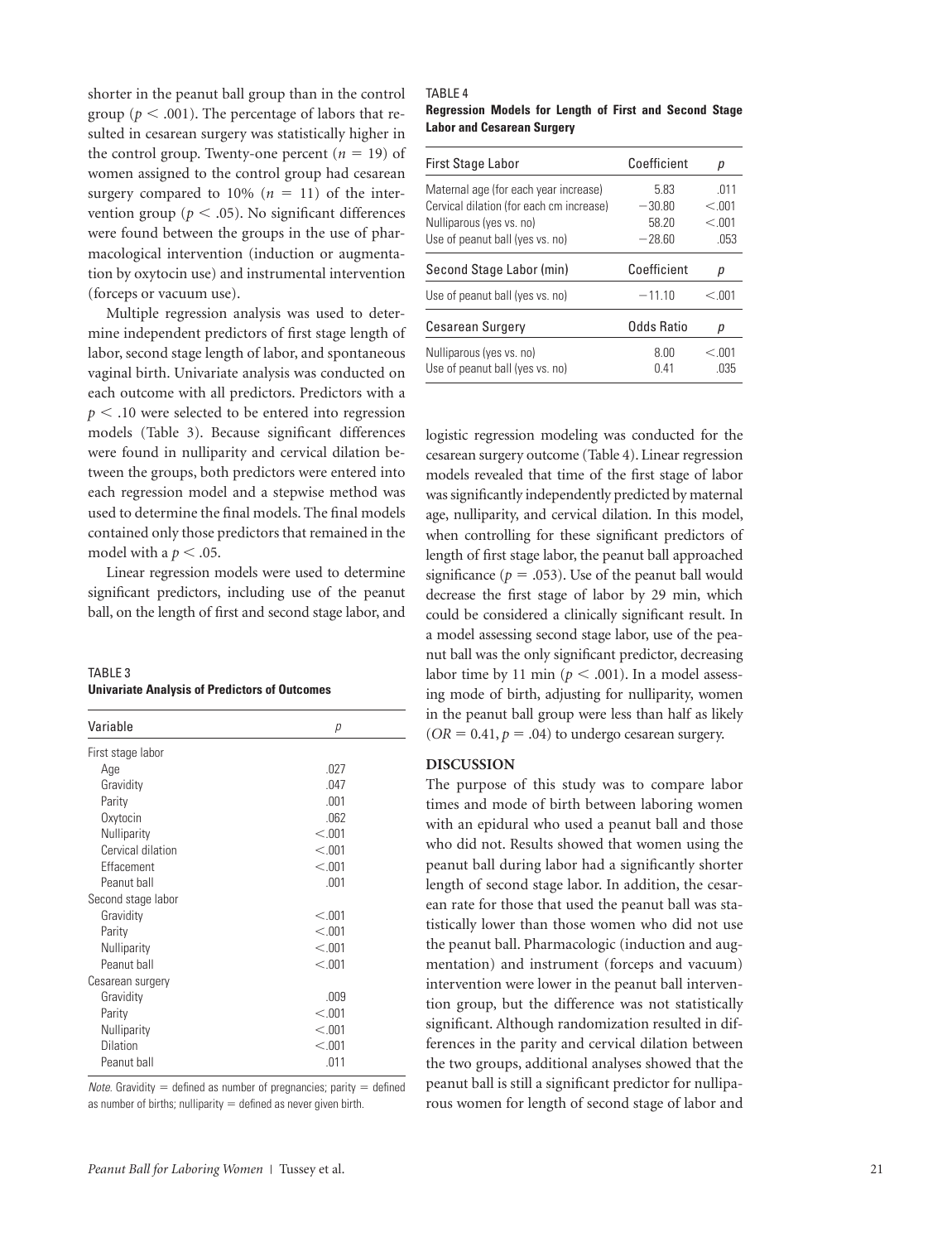The peanut ball was well received by patients, who expressed satisfaction with a noninvasive, nonpharmacologic intervention that did not cause discomfort and could potentially prevent complications.

> vaginal birth and approached significance for first stage labor length.

> Because limited research is available on the use of exercise or peanut balls with women with an epidural, the research question was generated from a growing trend in hospital labor and birth units to use such balls. Epidural analgesia relaxes the pelvic floor muscles, which may delay the rotation of the fetal head, engender a weakened desire to push because of diminution of the bearing down reflex, and reduce uterine activity (Mayberry et al., 1999). Lieberman & O'Donoghue (2002) found that epidural analgesia was associated with persistent occiput posterior position at birth, which plays a role with increasing risk of operative birth. The duration of the active phase of labor before 6 cm dilation is longer in women undergoing induction (Zhang, Troendle, & Yancey, 2002). Most inductions are performed on patients before 6 cm, and in this study, 4 cm was the median exam at the time the epidural was received. In addition, upright positioning in combination with the peanut ball can potentially optimize gravity and pelvic widening; when the woman leans forward in a "C-curve" position, the sacrum and coccyx are free to move back, thus increasing the anterior-posterior diameter of the pelvis (Zwelling, 2010).

> Although the sample size was small and not all potential confounders were measured, findings suggest that the peanut ball can be an effective clinical intervention in saving time pushing and reducing the cesarean surgery rate, particularly in women who have not previously had children. In both the peanut ball and control group, the primary reason for cesarean surgery in the study included diagnosis of failure to progress or fetal intolerance to labor. Because 90% of cesarean surgeries result in subsequent repeat cesareans for future births (Spong et al., 2012), the peanut ball can be particularly useful in helping nulliparous women avoid a primary cesarean.

> Despite randomization, some demographic characteristics were unequally distributed and influential in the length of labor or outcome, and additional analysis was needed to assess the peanut

ball intervention controlling for their effects. As an exploratory study into the effectiveness of the peanut ball, it is evident that future research should assess the many more potential confounders for failure of labor to progress. For example, recent research on obesity and birth outcomes has demonstrated that obese nulliparous women undergoing labor induction were at increased risk for increased labor time and cesarean surgery (Green & Shaker, 2011; Nuthalapaty, Rouse, & Owen, 2004). Studies assessing the use of the peanut ball in a highrisk group would be useful in determining its effectiveness.

The peanut ball was well received by patients, who expressed satisfaction with a noninvasive, nonpharmacologic intervention that did not cause discomfort and could potentially prevent complications. After completion of the study, a practice change was implemented to offer all laboring women with an epidural the use of a peanut ball, and providers and staff readily adopted the change.

## *Limitations*

The study was limited to a single facility in the Southwest. Although the study measured specific labor outcomes, it did not control for all factors that could potentially influence these outcomes. Practice variation with physicians and nurses was not tightly controlled; that is, patients and practitioners were still given the option of when to actively push based on patient's desire, fetal heart rate tracing, and physician's order. Additional analysis was needed to control for differences between the groups. The study did not monitor the total length of time a woman sat in an upright position (head of bed up greater than 45°) versus women in a recumbent position; however, there is insufficient data on which position for practitioners to recommend for second stage labor for women with an epidural (Kemp, Kingswood, Kibuka, & Thornton, 2013). In future studies, cervical dilation at time of placement of the epidural and multiparity should be controlled/randomly assigned to the intervention and control groups.

A potential benefit was found in using this nonpharmacologic intervention to improve the likelihood of a woman having progression of labor, a vaginal birth, and reducing complications during childbirth. However, any intervention to progress labor should be used with caution for women who require Group B streptococcal prophylaxis because antibiotic infusion is recommended to be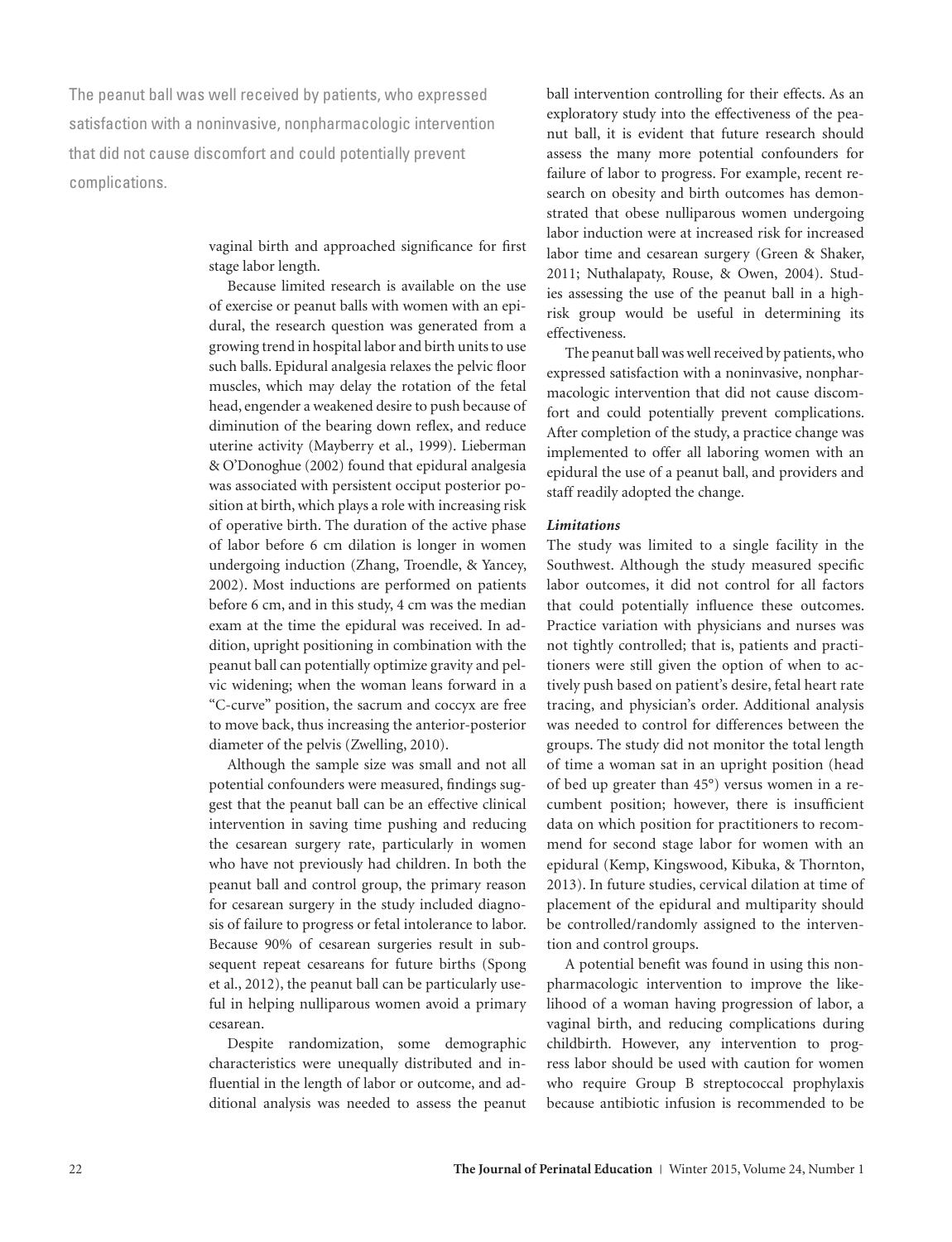administered at least 4 hr prior to birth (Centers for Disease Control and Prevention, 2013).

# *Implications for Practice and Recommendations for Future Research*

The findings from this study demonstrate the potential of the peanut ball to reduce length of labor and promote spontaneous vaginal birth. Future research should address the effectiveness of the peanut ball with a larger sample controlling for more potential confounders. However, as a low-risk, low-cost nursing intervention, the peanut ball can be introduced to women to promote positive labor outcomes. Integration of the use of a peanut ball can begin with childbirth educators demonstrating the peanut ball to participants of childbirth classes; nurses in labor and birth units can include the peanut ball use in basic labor management classes in nursing orientation. The peanut ball has the potential to help decrease the length of second stage labor and provide a successful vaginal birth. Of U.S. women who require a primary cesarean surgery, more than 90% will have a subsequent repeat cesarean. The peanut ball provides an option for reducing the risks associated the primary cesarean surgery and implications for subsequent pregnancies.

# **CONCLUSION**

This study provides evidence that laboring women with an epidural who use a peanut-shaped exercise ball, compared to women who did not, had significantly shorter length of labor and a higher likelihood of spontaneous vaginal birth. In addition, no harmful effects were identified to the mother or the fetus/ newborn. The researchers think that these changes are likely attributed to the potential opening of the pelvic outlet; however, more research is needed on the peanut ball as a nonpharmacologic intervention.

The study hospital, which is part of a larger health system, implemented the use of the peanut ball to all laboring women with an epidural after the study was completed. In conjunction with other efforts, the hospital's outcomes resulted in systemwide implementation of the peanut ball in all labor and birth units.

# **REFERENCES**

- Althabe, F., & Belizán, J. M. (2006). Caesarean section: The paradox. *Lancet*, *368*(9546), 1472–1473.
- American College of Obstetricians and Gynecologists. (2002). ACOG practice bulletin. Obstetric analgesia and anesthesia. Number 36, July 2002. *International Journal of Gynaecology & Obstetrics*, *78*(3), 321–335.
- Anim-Somuah, M., Smyth, R. M., & Jones, L. (2011). Epidural versus non-epidural or no analgesia in labour. *Cochrane Database of Systematic Reviews*, (12), CD000331.
- Biancuzzo, M. (1993). Six myths of maternal posture during labor. *MCN, the American Journal of Maternal Child Nursing*, *18*(5), 264–269.
- Caruselli, M., Camilletti, G., Torino, G., Pizzi, S., Amici, M., Piattellini, G., & Pagni, R. (2011). Epidural analgesia during labor and incidence of cesarean section: Prospective study. *The Journal of Maternal-Fetal & Neonatal Medicine*, *24*(2), 250–252.
- Centers for Disease Control and Prevention. (2013). *2010 guidelines for the prevention of perinatal group B streptococcal disease*. Retrieved from [http://www.cdc.gov/](http://www.cdc.gov/groupbstrep/guidelines/guidelines.html) [groupbstrep/guidelines/guidelines.html](http://www.cdc.gov/groupbstrep/guidelines/guidelines.html)
- Comparative Obstetric Mobile Epidural Trial Study Group. (2001). Effect of low-dose mobile versus traditional epidural techniques on mode of delivery: A randomised controlled trial. *Lancet*, *358*(9275), 19–23.
- Cunningham, G. F., Leveno, K. J., Bloom, S. L., Hauth, J. C., Rouse, D. J., & Spong, C. Y. (2010). *Williams obstetrics* (23rd ed.). New York, NY: McGraw-Hill.
- Eason, E., Labrecque, M., Wells, G., & Feldman, P. (2000). Preventing perineal trauma during childbirth: A systematic review. *Obstetrics and Gynecology*, *95*(3), 464–471.
- Ehsanipoor, R. M., & Satin, A. (2012). *Abnormal labor: Protraction and arrest disorders*. Retrieved from [http://](http://www.uptodate.com/contents/overview-of-normallabor-and-protraction-and-arrest-disorders) [www.uptodate.com/contents/overview-of-normal](http://www.uptodate.com/contents/overview-of-normallabor-and-protraction-and-arrest-disorders)[labor-and-protraction-and-arrest-disorders](http://www.uptodate.com/contents/overview-of-normallabor-and-protraction-and-arrest-disorders)
- Ekeus, C., Nilsson, E., & Gottvall, K. (2008). Increasing incidence of anal sphincter tears among primiparas in Sweden: A population-based register study. *Acta Obstetrics Gynecology Scandinavia*, *87*, 564–573.
- Eriksen, L., Nohr, E. A., & Kjærgaard, H. (2011). Mode of delivery after epidural analgesia in a cohort of low-risk nulliparas. *Birth*, *38*(4), 317–326.
- Fenwick, L., & Simkin, P. (1987). Maternal positioning to prevent or alleviate dystocia in labor. *Clinical Obstetrics and Gynecology*, *30*(1), 83–89.
- Gau, M., Chang, C., Tian, S., & Lin, K. (2011). Effects of birth ball exercise on pain and self-efficacy during childbirth: A randomised controlled trial in Taiwan. *Midwifery*, *27*(6), e293–e300.
- Gifford, D. S., Morton, S. C., Fiske, M., Keesey, J., Keeler, E., & Kahn, K. L. (2000). Lack of progress in labor as a reason for cesarean. *Obstetrics and Gynecology*, *95*(4), 589–595.
- Green, C., & Shaker, D. (2011). Impact of morbid obesity on the mode of delivery and obstetric outcome in nulliparous singleton pregnancy and the implications for rural maternity services. *The Australian & New Zealand Journal of Obstetrics & Gynaecology*, *51*(2), 172–174.
- Groutz, A., Cohen, A., Gold, R., Hasson, J., Wengier, A., Lessing, J. B., & Gordon, D. (2011). Risk factors for severe perineal injury during childbirth: A case-control study of 60 consecutive cases. *Colorectal Disease*, *13*(8), e216–219.
- Johnston, J. (1997). Birth balls. *Midwifery Today With International Midwife*, (43), 59–67.
- Kemp, E., Kingswood, C. J., Kibuka, M., & Thornton, J. G. (2013). Position in the second stage of labour for